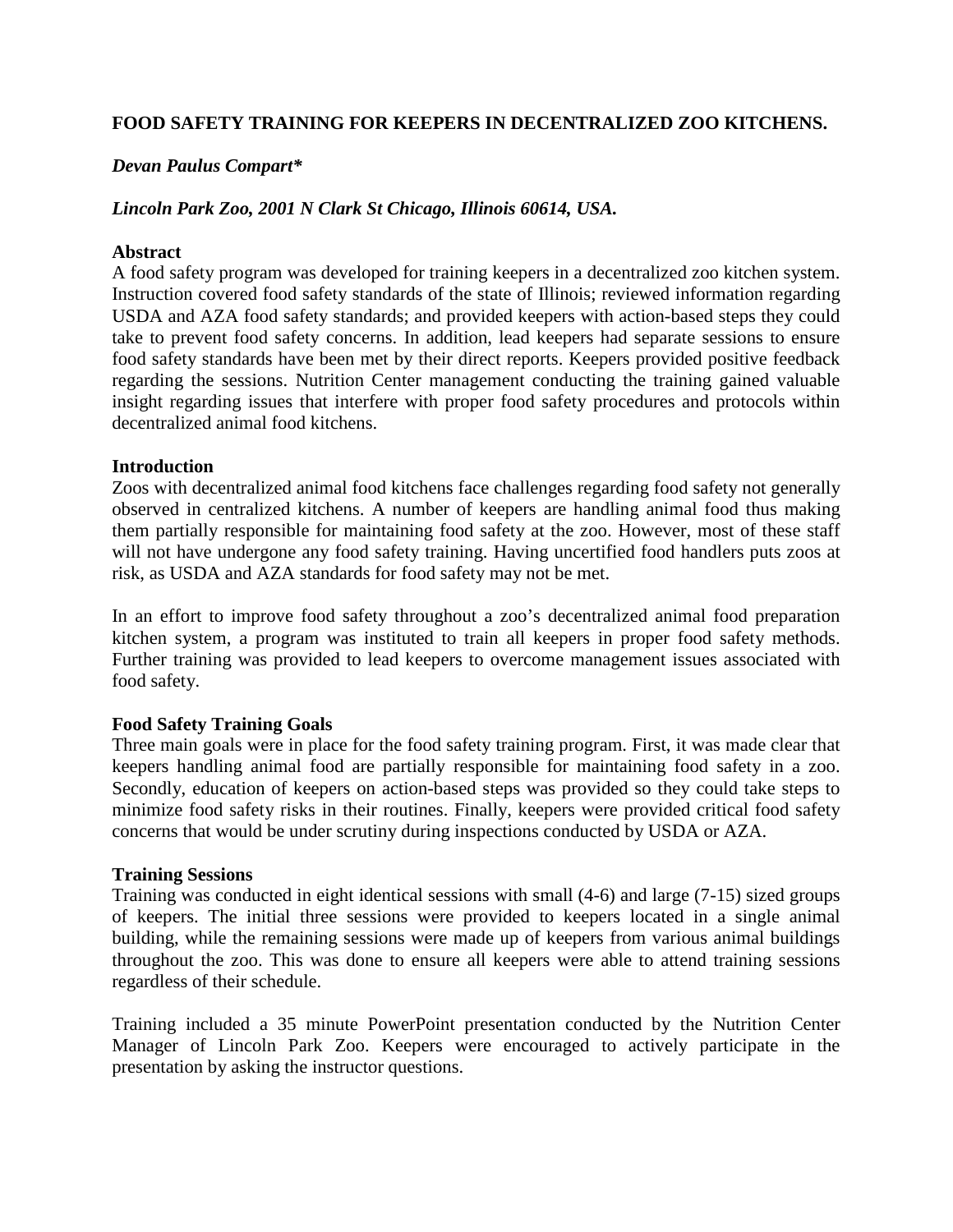## **Training Subject Matter**

The first portion of the training session covered Nutrition Center operations. This topic included the inventory ordering process, as well as general tasks completed by Nutrition Center staff. The goal of this component was to familiarize keepers with the food safety steps taken within the centralized kitchen before it was forwarded to them. Information was included about ordering from reputable vendors, inspecting orders upon arrival, and inspecting food products before sending them to decentralized kitchens.

The second portion of the training covered basic food safety information using restaurant standards of the state of Illinois. Topics included preventing bacterial, chemical, and physical contamination; safe facilities; proper food storage and handling; and proper thawing and cooking methods. This portion of the training was designed as action-oriented, providing keepers with specific steps that they could take to reduce food safety risks. Examples of action-oriented steps were provided to the keepers, including wearing latex gloves over Kevlar gloves; working with small portions of raw meat at a time to minimize exposure to non-refrigerator temperatures; and sanitizing counters between working with produce and meat.

The third portion of the training covered the identification of unsafe food products including categories of produce, meat, fish, forages, complete feeds, and ready-to-eat products. Keepers were provided with action-based steps that they could take when food safety concerns were identified, such as taking photos of the unsafe products and contacting the Nutrition Center manager.

The final portion of the training covered kitchen inspections using information from the kitchen inspection checklist utilized at Lincoln Park Zoo. Prior to this training, keepers had little understanding regarding what critical steps needed to be taken in order to have kitchens compliant with USDA and AZA standards; thus, decentralized kitchens frequently failed to be compliant during routine inspections conducted by the Nutrition Center manager at Lincoln Park Zoo.

## **Observations**

Positive feedback regarding the training sessions was obtained from both large and small groups of keepers, as well as sessions conducted with one house of keepers versus multiple houses of keepers. However, it was observed that small groups tended to interact with the Nutrition Center manager more frequently and ask more direct questions. Small groups also posed a wider range of questions that covered not only zoological food safety, but also human kitchen food safety. Training offered to keepers working in the same decentralized kitchen resulted in keepers asking questions more directly related to specific food safety issues they face thereby allowing the Nutrition Center manager to provide directly applicable help and resources.

#### **Lead Keeper Training**

In addition to general food safety training, supplementary training sessions were completed with lead keepers with the goal of helping them identify strategies to ensure direct reports were compliant with food safety protocols and procedures. This training was conducted in two sessions with 3-5 lead keepers in each session. Training took place in various decentralized kitchens throughout Lincoln Park Zoo. In each kitchen, the lead keeper managing the kitchen